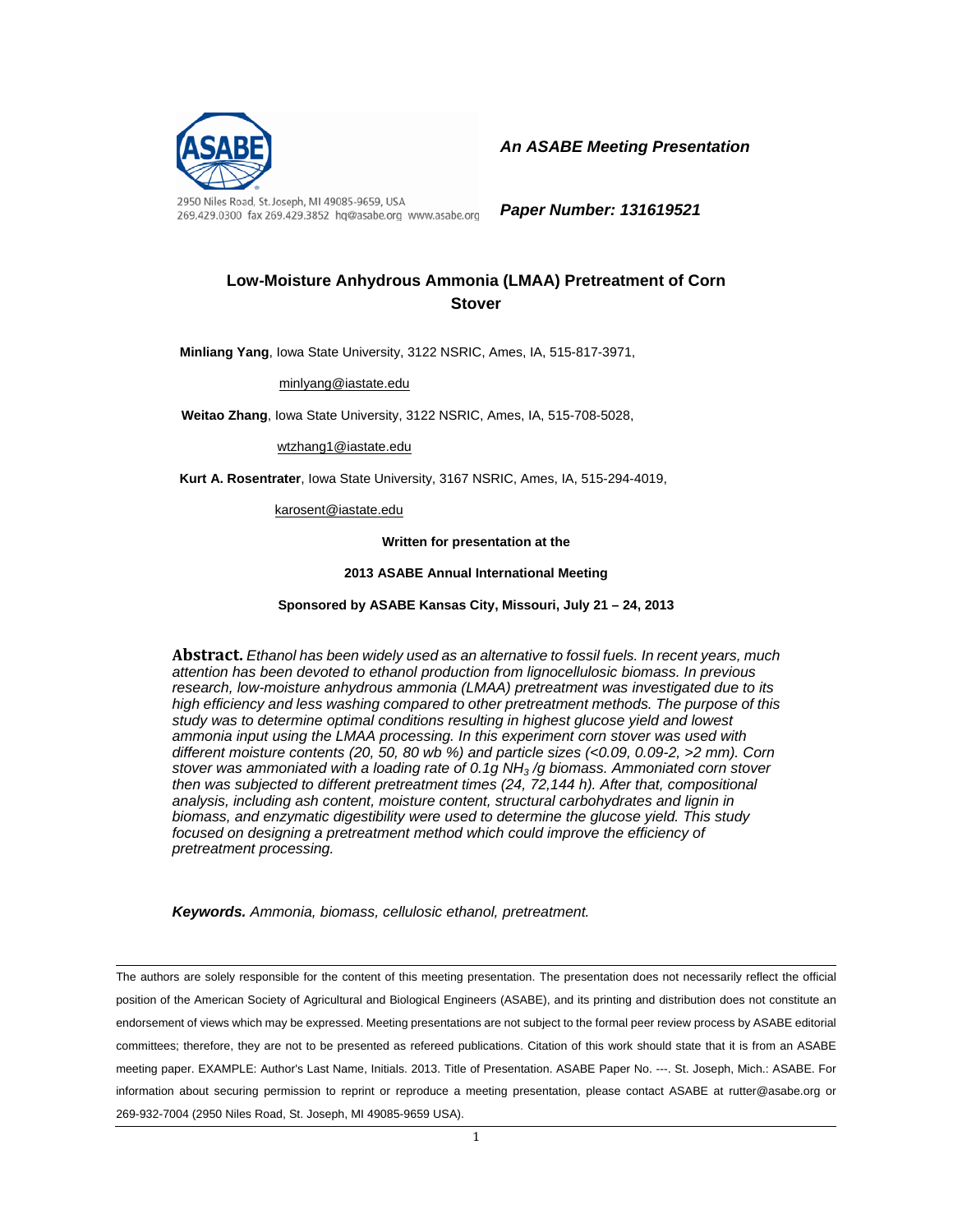## **Introduction**

In recent years, there has been increasing interest in renewable, domestic sources of fuels to replace fossil fuel due to concerns about environmental, long-term economic, and national security (Mosier et al., 2005). Bioethanol, which is renewable and environmentally-friendly, can be used as an alternative to gasoline. Currently, bioethanol is mainly produced from sugar- or starch- based materials, such as corn, which is efficient, but problematic due to land use and competition with food crops (Sim et al., 2010). Bioethanol can be also produced from lignocellulosic biomass, which is known as second generation biofuel (Cheng and Timilsina, 2011). Generally, there are four major processes in converting lignocellulosic biomass to ethanol: pretreatment, hydrolysis, fermentation, and ethanol recovery (Naik et al., 2010). Among these steps, pretreatment is critical and expensive because of the need to break down cellulose, which is protected under a shield of hemicellulose and lignin, to monosaccharides, then the resulting glucose can be fermented into ethanol (Mosier et al., 2005).

Over the past few decades, numerous efforts have investigated various pretreatment methods to enhance enzymatic digestibility and improved ethanol yield from biomass (Alinia et al., 2010; Alizadeh et al., 2005; Bals et al., 2006; Gao et al., 2011; Garlock et al., 2009; Gupta and Lee, 2009; Hanchar et al., 2007; Kim and Hong, 2001; Kim and Lee, 2005; Lau et al., 2009; Lee et al., 2010; Narayanaswamy et al., 2011; Screenath et al., 1999; Srinivasan and Ju, 2010; Teymouri et al., 2004, 2005; Wan and Li, 2011; Wang et al., 2012; Yoo et al., 2011; Yourchisin and Walsum 2004;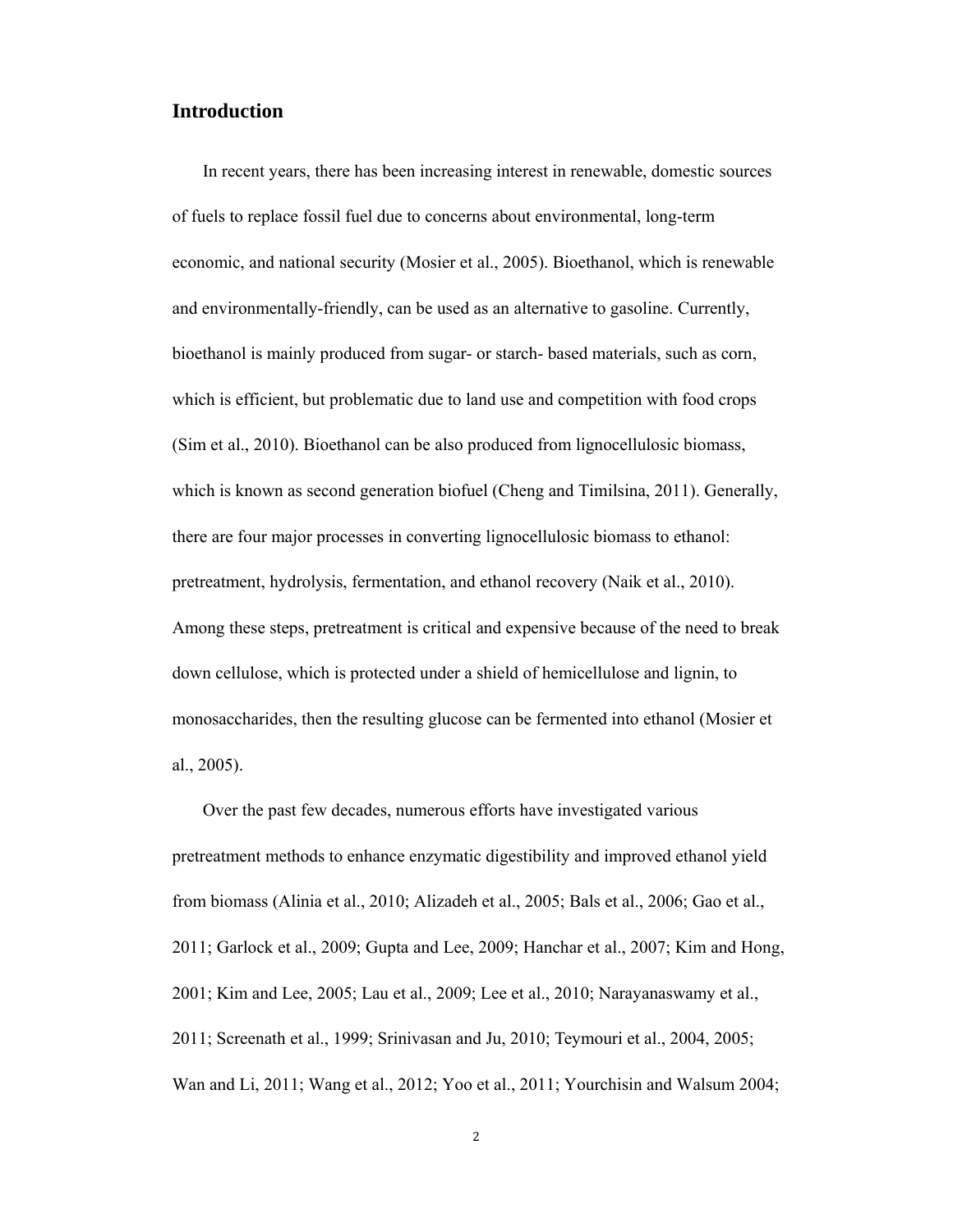Zhang et al., 2011). Additionally, various pretreatment reagents have been studied, each with its own advantages, disadvantages, and efficiencies.

For example, carbon dioxide has been used due to its many advantages: environmentally friendly, inexpensive, and easy to recover after use. The supercritical carbon dioxide ( $SC-CO<sub>2</sub>$ ) pretreatment method has been applied to a few lignocellulosic biomasses, such as aspen and south yellow pine (Kim and Hong, 2001), wheat straw (Alinia et al., 2010), guayule (Srinivasan and Ju, 2010), switchgrass, and corn stover (Narayanaswamy et al., 2011). The maximum glucose yield for corn stover under 3500 psi at 150°C was 30g/100g dry biomass (Narayanaswamy et al., 2011). However, low-efficiency and high capital cost for high-pressure equipment may be barriers to large-scale production using the  $SC\text{-}CO<sub>2</sub>$  pretreatment method (Kim and Hong, 2001).

Hot water has also been used as a reagent in pretreatment studies. Hot water has been used for aspen (Yourchisin and Walsum, 2004), soybean straw (Wan and Li, 2011), corn stover (Wan and Li, 2011; Yourchisin and Walsum, 2004), alfalfa (Screenath et al., 1999), and cattails (Zhang et al., 2011). Liquid hot water as a pretreatment method may be effective for soybean straw when combined with fungal degradation pretreatment, but it is not efficient for corn stover compared with fungal degradation pretreatment alone (Wan and Li, 2011).

Ammonia is another reagent widely used in pretreatment. Numerous pretreatment methods focused on ammonia have been investigated, such as ammonia fiber explosion (Alizadeh et al., 2004, 2005; Hanchar et al., 2007; Lee et al., 2010;

3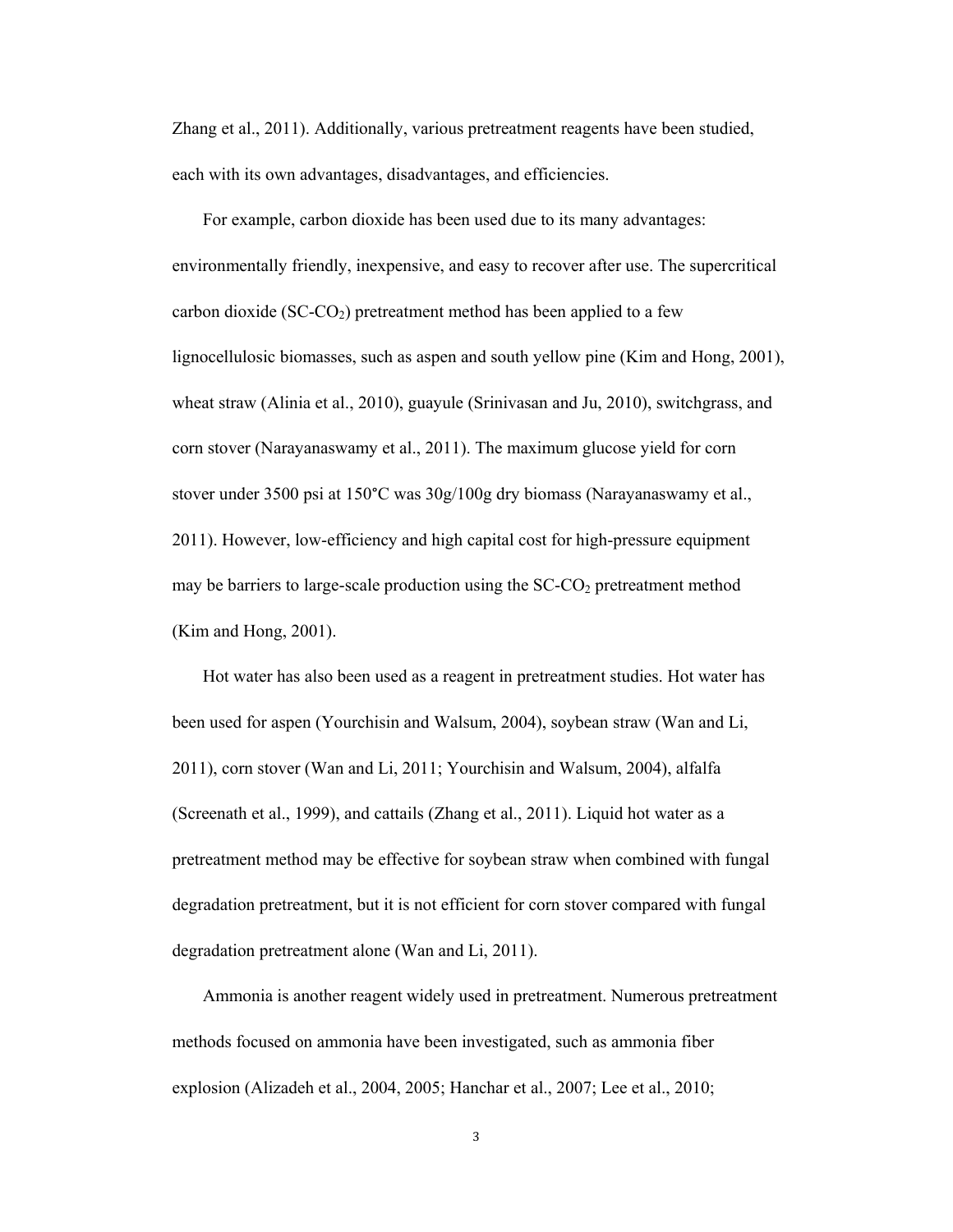Teymouri et al., 2005), ammonia fiber expansion (Bals et al., 2006; Garlock et al., 2009; Gao et al., 2011; Lau et al., 2010;), and aqueous ammonia soaking (Gupta and Lee, 2009; Kim and Lee, 2007). Previous studies have found effective delignification and glucose yield for a variety of lignocellulosic biomass materials using ammonia. However, economics, water and chemical consumption, and environmental concerns are problematic for ammonia use.

In order to eliminate the washing step and reduce capital costs in the pretreatment process, Yoo et al (2011) developed a low moisture anhydrous ammonia (LMAA) pretreatment method. In that research, corn stover treated at 80°C for 84 h with 3% glucan loading resulted in the highest yield (89% of theoretical ethanol yield). However, small sealed batch reactors  $(2.9 \text{ inch } (8.1 \text{ cm}))$  internal diameter  $\times 6.5 \text{ inch}$ (18.5 cm) length, 690 mL internal volume) in Yoo's (2011) research were very small scale, which may lead to inappropriate conditions for optimal ethanol production at larger scales.

In this study, a deeper investigation of the LMAA pretreatment process with a larger-scale reactor, under a range of pretreatment conditions (moisture content, particle size, pretreatment temperature, and pretreatment time), was studied. Optimal conditions for highest ethanol yield were sought.

### **Materials and Methods**

#### **Biomass**

In this study, freshly-harvested, air-dried corn stover was supplied from central Iowa in 2012 and stored at ambient temperature. The biomass was then ground and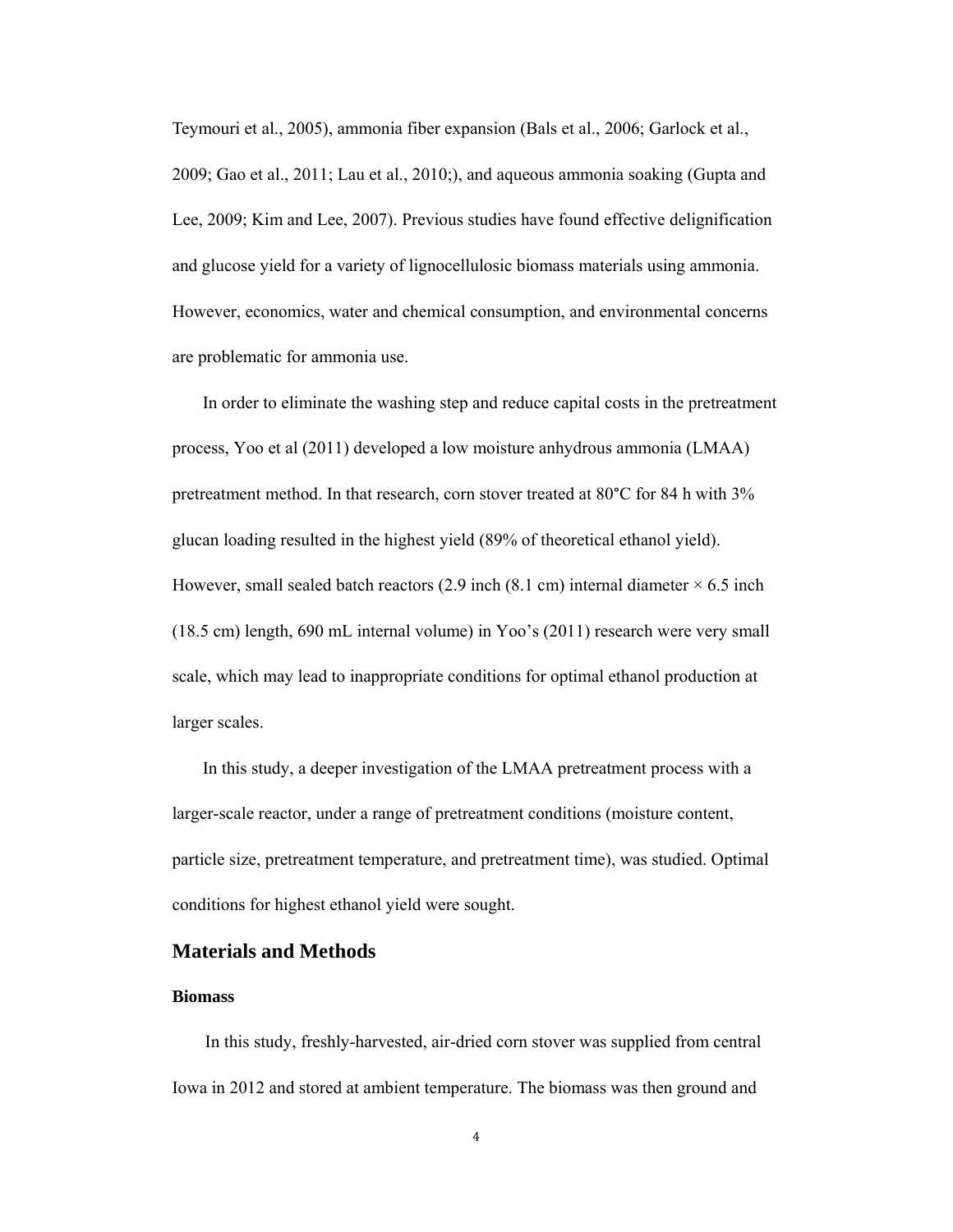sieved into three size fractions prior to pretreatment (<0.09 mm, 0.09-2.0mm, >2.0 mm). The sieved corn stover was stored at room temperature  $(\sim 21^{\circ}C)$  until use.

#### **Equipment**

The reactor (Figure 1) used for the ammoniation process was purchased from Pall Corporation, Ann Arbor, Michigan, USA. The capacity of the sealed reactor was 3 L, which was about 4.35 times larger compared to Yoo's (2011) previous study. The use of a larger reactor may reduce the potential errors that may be caused by different ammonia loadings and reaction times. In order to measure sugars and ethanol content, HPLC with a Bio-Rad Aminex HPX-87P column (Aminex HPX-87P, Bio-Rad Laboratories, Hercules, CA, USA) and a refractive index detector (Varian 356-LC, Varian, Inc., CA, USA) were used. Acid soluble lignin (ASL) content was determined by UV-Visible spectrophotometer (UV-2100 Spectrophotometer, Unico, United Products & Instruments, Inc., Dayton, NY, USA).

#### **Enzymes**

GC 220 cellulase was purchased from Genencor International, Inc. (Rochester, NY, USA). The cellulose activity was expressed in filter paper units (FPU). In this study, the average activity of GC 220 was determined to be 45 FPU / mL. The β-glucosidase enzyme (Novozyme 188) was provided from Sigma-Aldrich, Inc. (St. Louis, Missouri, USA). The activity of Novozyme 188 was 750 cellobiase units (CBU)  $/$  mL.

#### **LMAA pretreatment process**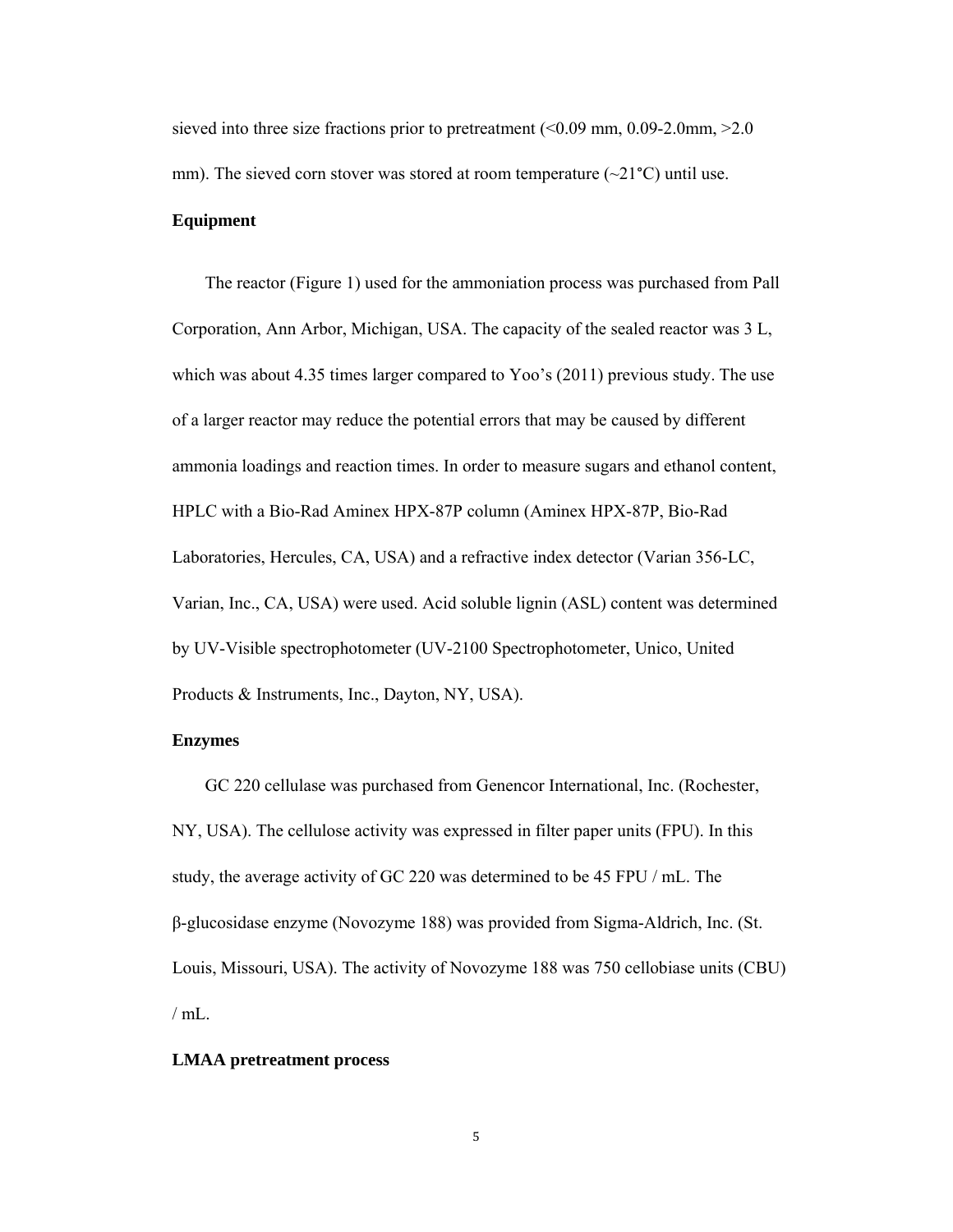Before ammoniation, different amounts of water were added to the corn stover in order to meet the required moisture content (20, 50, 80 wb %); samples were equilibrated for 24 h.

Moisturized corn stover was placed in the sealed reactor, and ammonia was introduced. A pipe was connected between the top of the reactor and the fume hood to ventilate surplus ammonia. A pressure gauge and a temperature gauge were equipped on the reactor to monitor the pressure and temperature during the ammoniation process. Anhydrous ammonia was added up to the targeted pressure to achieve 0.1 g NH3/ g biomass. The whole ammoniation process lasted up to 30 min in order to have a complete reaction. Temperature changes could be observed from the temperature gauge, but it was not controlled during this study. After the ammoniation process was finished, the reactor was cooled down for 5 min, the lid was removed in the fume hood, and then the ammoniated corn stover was transferred into several glass bottles (250 mL) with a screw cap.

The bottles packed with ammoniated corn stover were placed in heating ovens at various pretreatment temperatures (20°C, 75°C, and 120°C) for 24 h, 72 h, and 144 h. As soon as the pretreatment process was complete, the lid of the glass bottles was removed in fume hood and surplus ammonia was evaporated for 12 h.

#### **Experimental design**

In this study, four independent variables that influenced the reaction severity were investigated. Biomass moisture contents were 20 wb %, 50 wb % and 80 wb %; the pretreatment times were 24 h, 72 h, 144 h; the pretreatment temperatures were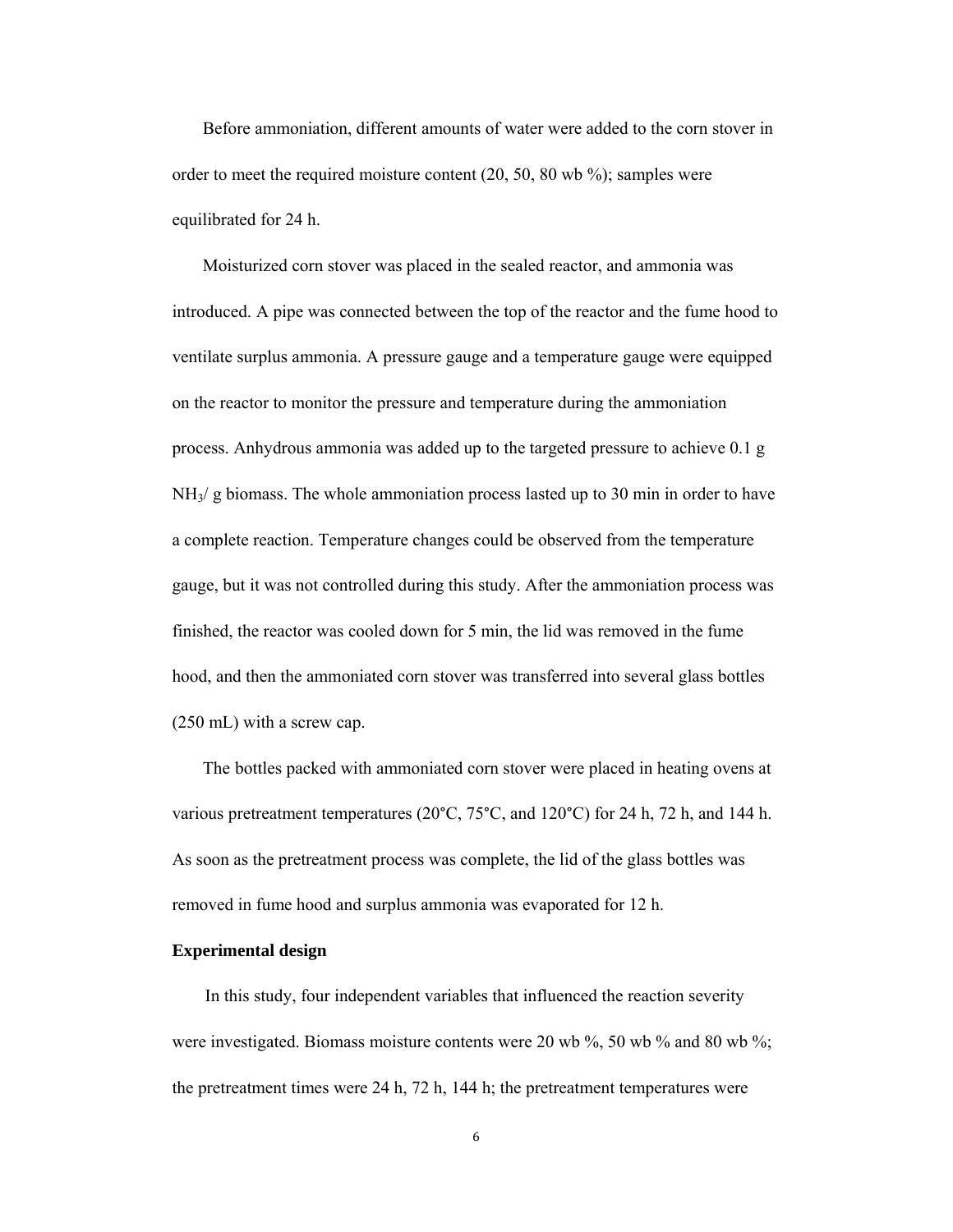20°C, 75°C, 120°C, and the particle sizes were <0.9mm, 0.9-2.0mm and >2.0mm, respectively. By controlling these independent variables, there were 17 treatments in this study (i.e.  $2 \times 2 \times 2 \times 2 + 1$  center point). Moisture content, lignin, glucan, xylan, galactan, arabinan, mannan and ash content were measured as dependent variables during the experiment. The experimental design for this study is shown in Table 1.

#### **Compositional analysis**

Carbohydrates and lignin were determined by NREL LAP (NREL, 2008)**.** Each sample was analyzed in duplicate. The content of glucan and xylan in the corn stover were analyzed by HPLC, following the NREL standards. Acid soluble lignin was measured by UV-Visible Spectrophotometer. And moisture content was determined by an oven drying method (NREL, 2008).

#### **Enzymatic digestibility test**

Enzymatic digestibility was determined following NREL LAP (NREL, 2008). The test was done in duplicate under conditions of pH 4.8 (0.1M sodium citrate buffer) with 40 mg/L tetracycline and 30 mg/L cyclohexamide in 250 mL Erlenmeyer flasks. The initial glucan concentration was  $1\%$  (w/v). Cellulase enzyme (GC 220) loading was approximately 15 FPU/g of glucan, and ß-glucosidase enzyme (Novozyme 188) loading was equal to 30 CBU/g of glucan. Flasks were incubated at  $50^{\circ}C \pm 1^{\circ}C$  and 150 rpm in an incubator shaker (Excella E24 Incubator Shaker Series, New Brunswick Scientific, Edison, NJ, USA). Enzymatic digestibility time ranged from 0 h to 144 h for sugar analysis.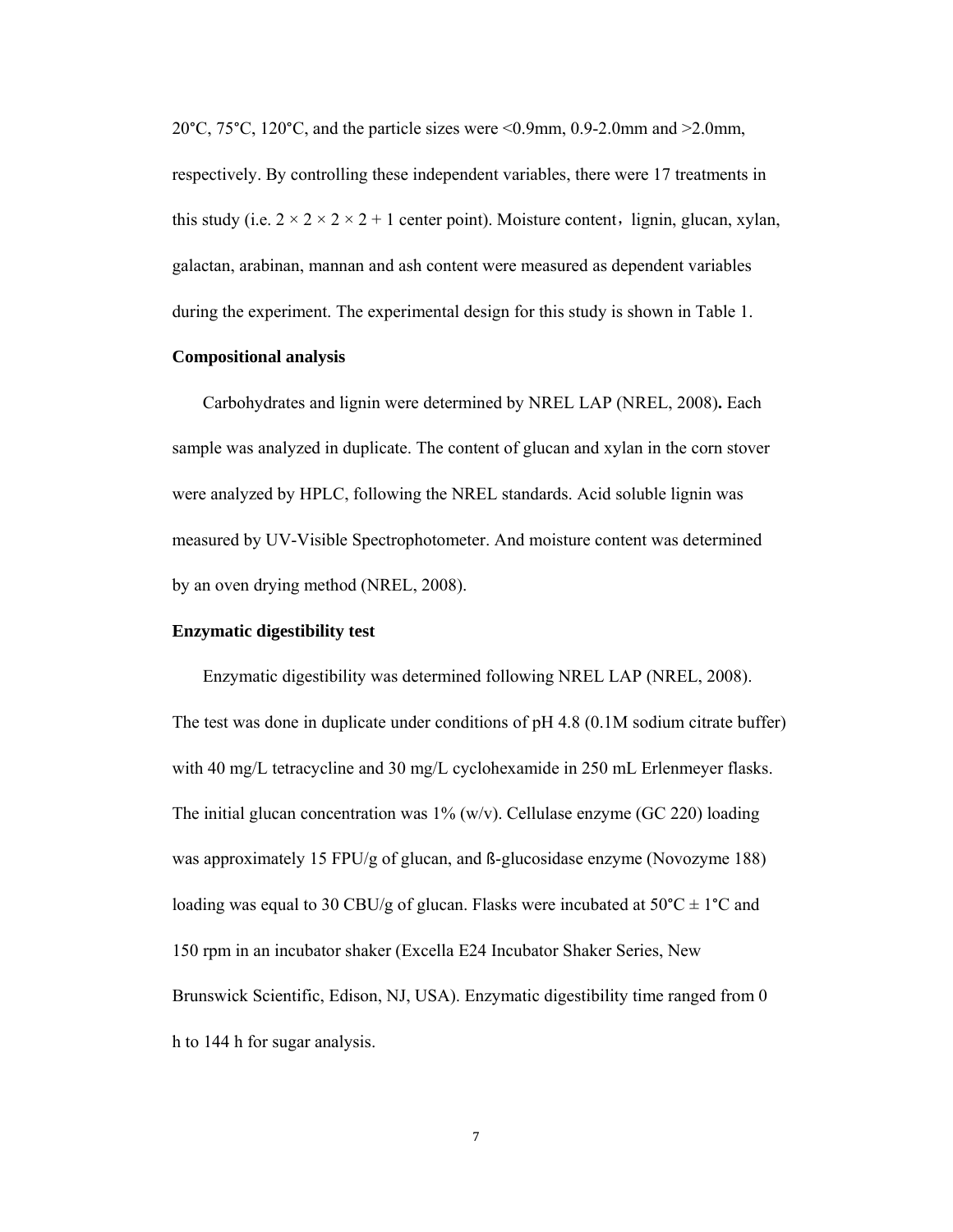Total glucose detected from HPLC was used to calculate the glucan digestibility following equation 1 below. The conversion factor for glucose to equivalent glucan was 0.9.

Glucan digestibility 
$$
[\%]
$$
 =  $\frac{\text{Total released glucose} \times 0.9}{\text{Initial glucan loading}} \times 100\%$  (1)

# **Results and Discussion**

#### **Effects of LMAA pretreatment on biomass composition**

In this study, the use of low-moisture anhydrous ammonia (LMAA) pretreatment didn't result in many significant changes in lignin, glucan, xylan, arabinose, mannan or ash contents, as shown in Table 2 (main effects) and Table 4 (treatment effects). What's more, as Table 3 shows, the majority of the p-values of interactions among these independent variables were higher than 0.05, which indicates little evidence of significant interactions among independent variables were obtained in this study. The reason for insignificant compositional analyses result was because the ammonia used in the pretreatment process was meant to separate lignin from cellulose and break down cellulose for enzymatic saccharification, not to change composition, per se.

#### **Effects of LMAA pretreatment on enzymatic digestibility**

Figure 2 shows the enzymatic digestibility results for the 17 treatments listed in Table 1, while Figure 3 compares digestibility results for avicel (used as a reaction blank for the substrate), untreated corn stover, and the best digestibility. From Figure 2, different combinations of the four factors resulted in various digestibility. As shown in Figure 3, the highest glucose digestibility (57.23%) of LMAA pretreated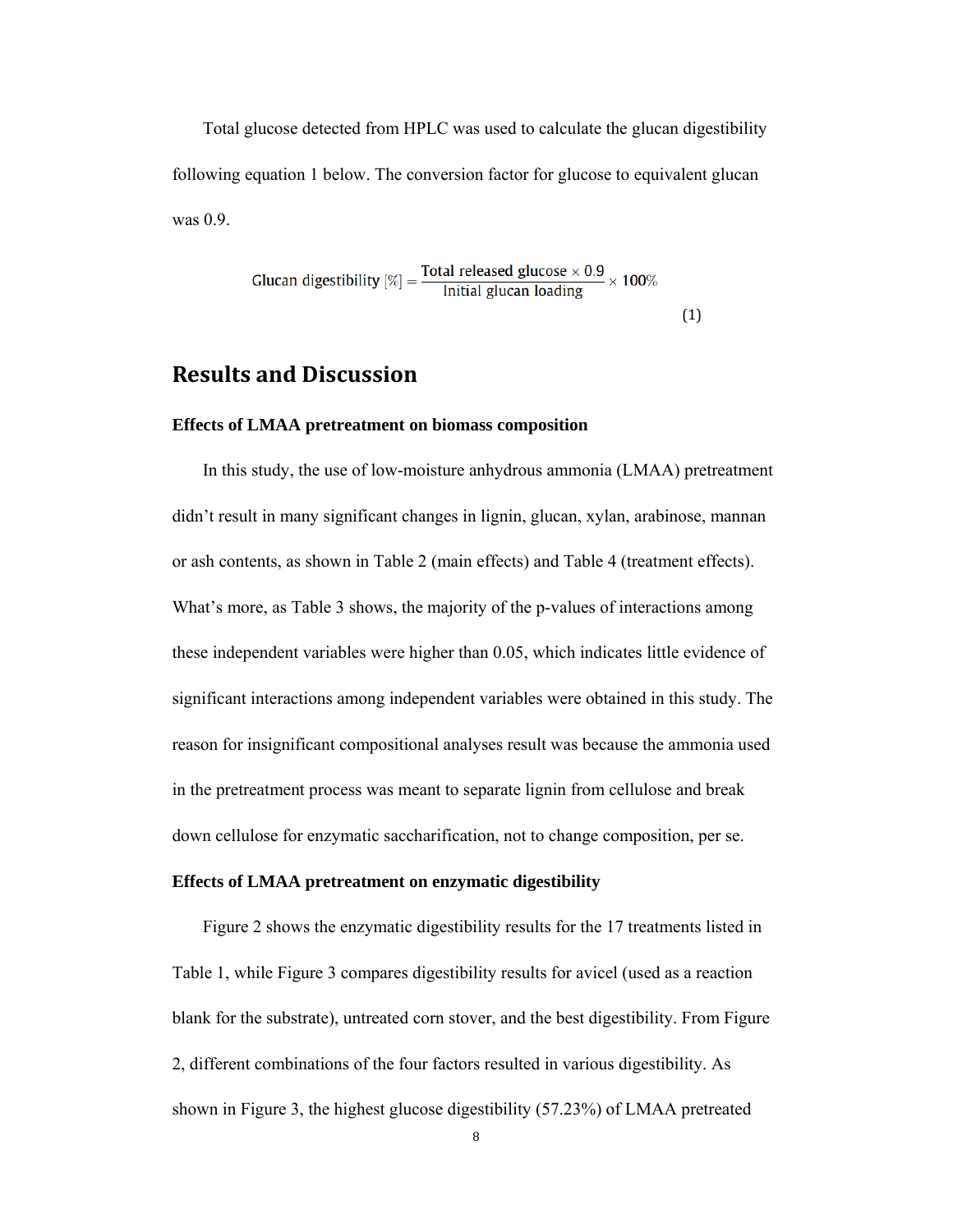corn stover was 1.97 times compared to untreated (29.02%). Among the 17 treatments, the median treatment, which was 50% moisture content (wet base), 0.9-2.0 mm particle size, 72 h pretreatment time and 75˚C pretreatment temperature, achieved the highest glucose digestibility. In Yoo's research (2011), the optimal pretreatment condition was  $80^{\circ}$ C for 84 h pretreatment time, which was also the median treatment in his study. Thus our results compare favorably with prior research on a smaller scale.

Four pretreatment factors were tested in this study: pretreatment temperature, pretreatment time, moisture content, and particle size. Among these factors, pretreatment temperature was selected as the most important variable, because it had the highest p-value (0.0013). Table 5 shows the differences of average glucose digestibility between high pretreatment temperatures and low temperatures, while other factors were kept constant (i.e., main effects). As can be seen from the table, the highest temperature resulted in decreased digestibility in this study.

In terms of pretreatment time, the difference between longer time and shorter time was also significant (Table 5). The average glucose digestibility at 168 h was considerably lower than the average for 24 h pretreatment time. Based on these results, there was an average of 92.7% increase from 6 h to 18 h, which was the maximum rate of increase during all the enzymatic digestibility tests. The reason for this may be longer pretreatment times cause the collapse of the structure of corn stover.

As for moisture content, it was observed that with higher moisture content, corn stover resulted in lower glucose digestibility. The reason for this may be the reduction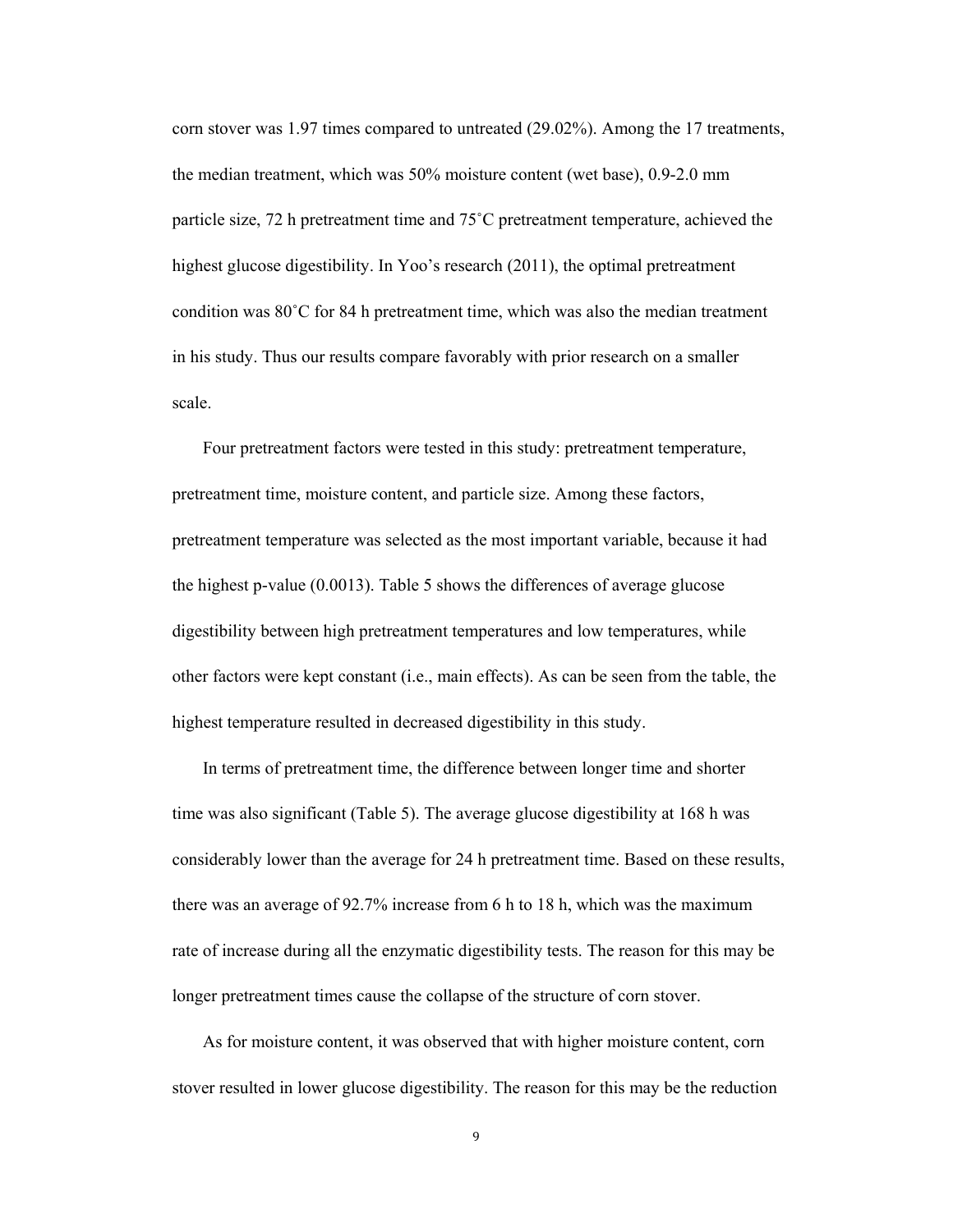of retaining ammonia with higher moisture, which may result in lower delignification. As for the effect of particle size, as shown in Table 5, there were some differences between small size and large size corn stover, with larger stover pieces being somewhat more digestible.

# **Conclusions**

In this study, the effect of LMAA pretreatment under various conditions was explored. As expected, LMAA pretreatment has the potential to achieve higher glucose yield. When corn stover (50 wb% moisture content) was pretreated at  $75^{\circ}$ C and 96 h, the maximum glucose yield was obtained. What's more, LMAA pretreatment may eliminate water consumption because there was no washing step during this study.

# **References**

- Alinia, R., S. Zabihi, F. Esmaeilzadeh, and J. F. Kalajahi. 2010. Pretreatment of wheat straw by supercritial  $CO<sub>2</sub>$  and its enzymatic hydrolysis for sugar production. *Biosystems Engineering* 107: 61‐66.
- Alizadeh, H., F. Teymouri, T. I. Gilbert, and B. E. Dale. 2005. Pretreatment of switchgrass by ammonia fiber explosion (AFEX). *Applied Biochemistry and Biotechnology* 121‐124: 1133‐1141.
- Bals, B., B. Dale, and V. Balan. 2006. Enzymatic hydrolysis of Distiller's Dry Grain and Solubles (DDGS) using ammonia fiber expansion pretreatment. *Energy & Fuels* 20: 2732‐2736.
- Cheng, J. J., and G. R. Timilsina. 2011. Status and barries of advanced biofuel technologies: a review. *Renewable Energy* 36: 3541‐3549.
- Gao, D., S.P.S. Chundawat, N. Uppugundla, V. Balan, and B. E. Dale. 2011. Binding characteristics of trichoderma reesei cellulases on untreated, ammonia fiber expansion (AFEX), and dilute-acid pretreatment lignocellulosic biomass. *Biotechnology and Bioengineering* 108 (8): 1788‐1800.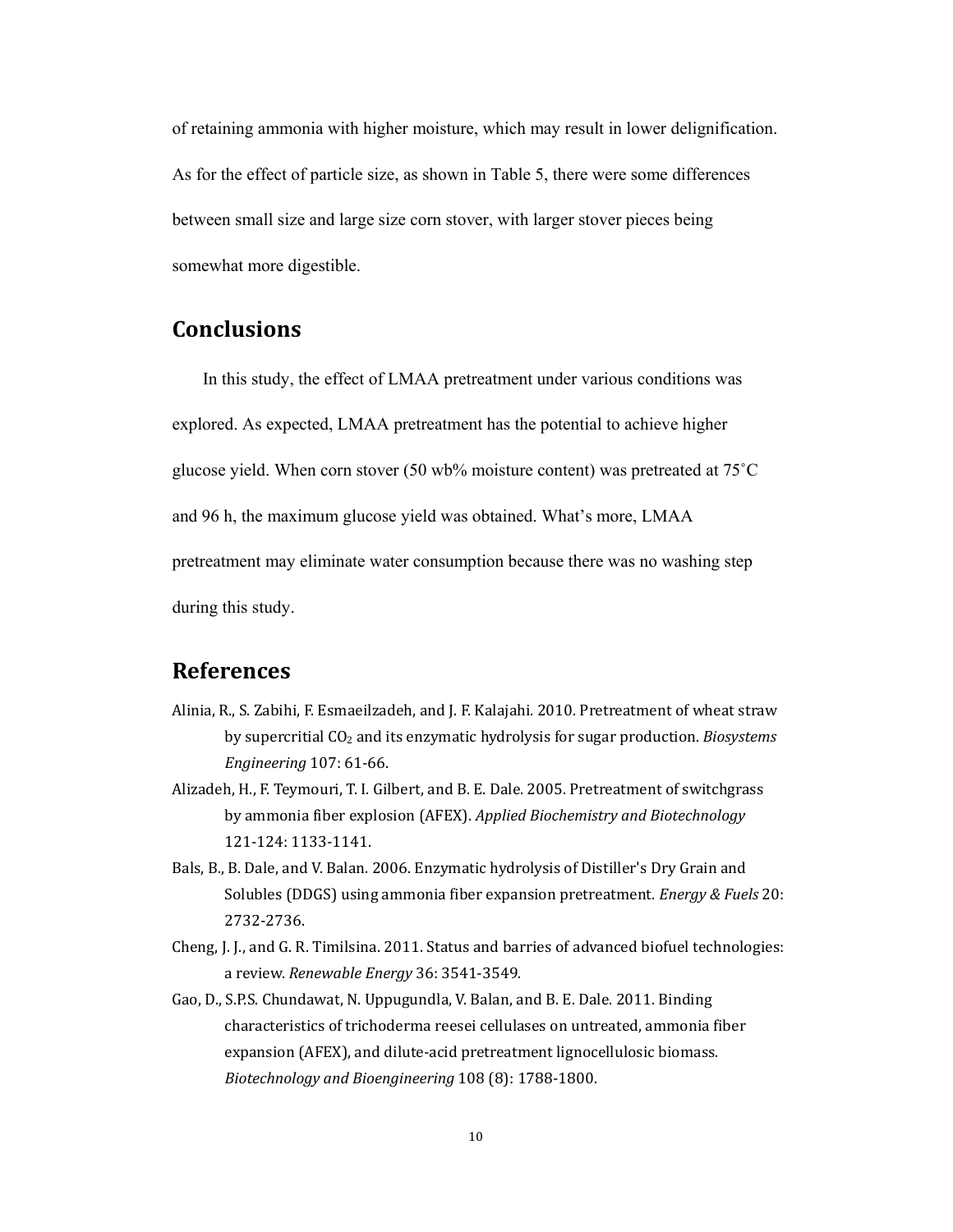- Garlock, R. J., S.P.S. Chundauat, V. Balan, and B. E. Dale. 2009. Optimizing harvest of corn stover fractions based on overall sugar yields following ammonia fiber expansion pretreatment and enzymatic hydrolysis . *Biotechnology for Biofuels* 2(29): 1-14.
- Gupta, R., and Y. Y. Lee. 2009. Pretreatment of hybrid poplar by aqueous ammonia. *Biotechnol. Prog.* 25(2): 357‐364.
- Hanchar, R. J., F. Teymouri, C. D. Nielson, D. McCalla, and M. D. Stowers. 2007. Separation of glucose and pentose sugars by selective enzymes hydrolysis of AFEX-treated corn fiber. *Applied Biochemistry and Biotechnology* 136‐140: 313‐325.
- Kim, K. H., and J. Hong. 2001. Supercritical  $CO<sub>2</sub>$  pretreatment of lignocellulose enhances enzymatic cellulose hydrolysis. Bioresource *Technology* 77: 139-144.
- Kim, T. H., and Y. Y. Lee. 2007. Pretreatment of corn stover by soaking in aqueous ammonia at moderate temperatures. *Applied Biochemistry and Biotechnology* 136‐140: 81‐92.
- Lau, M. J., M. W. Lau, C. Gunawan, and B. E. Dale. 2010. Ammonia fiber expansion (AFEX) pretreatment, enzymatic hydrolysis, and fermentation on empty palm fruit bunch fiber (EPFBF) for cellulosic ethanol production. *Applied Biochemistry and Biotechnology* 162: 1847‐1857.
- Lau, M. W., C. Gunawan, and B. E. Dale. 2009. The impacts of pretreatment on the fermentability of pretreated lignocellulosic biomass: a comparative evaluation between ammonia fiber expansion and dilute acid pretreatment. *Biotechnology for Biofuels* 2(30):1‐11.
- Lee, J. M., H. Jameel, and R. A. Venditti. 2010. A comparison of the autohydrolysis and ammonia fiber explosion (AFEX) pretreatments on the subsequent enzymatic hydrolysis of coastal Bermuda grass. *Bioresource Technology* 101: 5449-5458.
- Mosier, N., C. Wyman, B. Dale, R. Elander, Y. Y. Lee, M. Holtzapple, M. Ladisch. 2005. Features of promising technologies for pretreatment of lignocellulosic biomass. *Bioresource Technology* 96: 673‐686.
- Naik, S. N., V. V. Goud, P. K. Rout, and A. K. Dalai. 2010. Production of first and second generation biofuels: a comprehensive review. *Renewable and Sustainable Energy Reviews* 14: 578‐597.
- Narayanaswamy, N., A. Faik, D. J. Goetz, and T. Gu. 2011. Supercritical carbon dioxide pretreatment of corn stover and switchgrass for lignocellulosic ethanol production. *Bioresource Technology* 102: 6995‐7000.
- NREL. 2011. Determination of structural carbohydrates and lignin in biomass. Laboratory Analytical Procedure(LAP). NREL/TP-510-42618. Available at: http://www.nrel.gov/biomass/analytical\_procedures.html.
- NREL. 2008. Enzymatic saccharification of lignocellulosic biomass. Laboratory Analytical Procedure (LAP). NREL/TP-510-42629. Available at: http://www.nrel.gov/biomass/analytical\_procedures.html.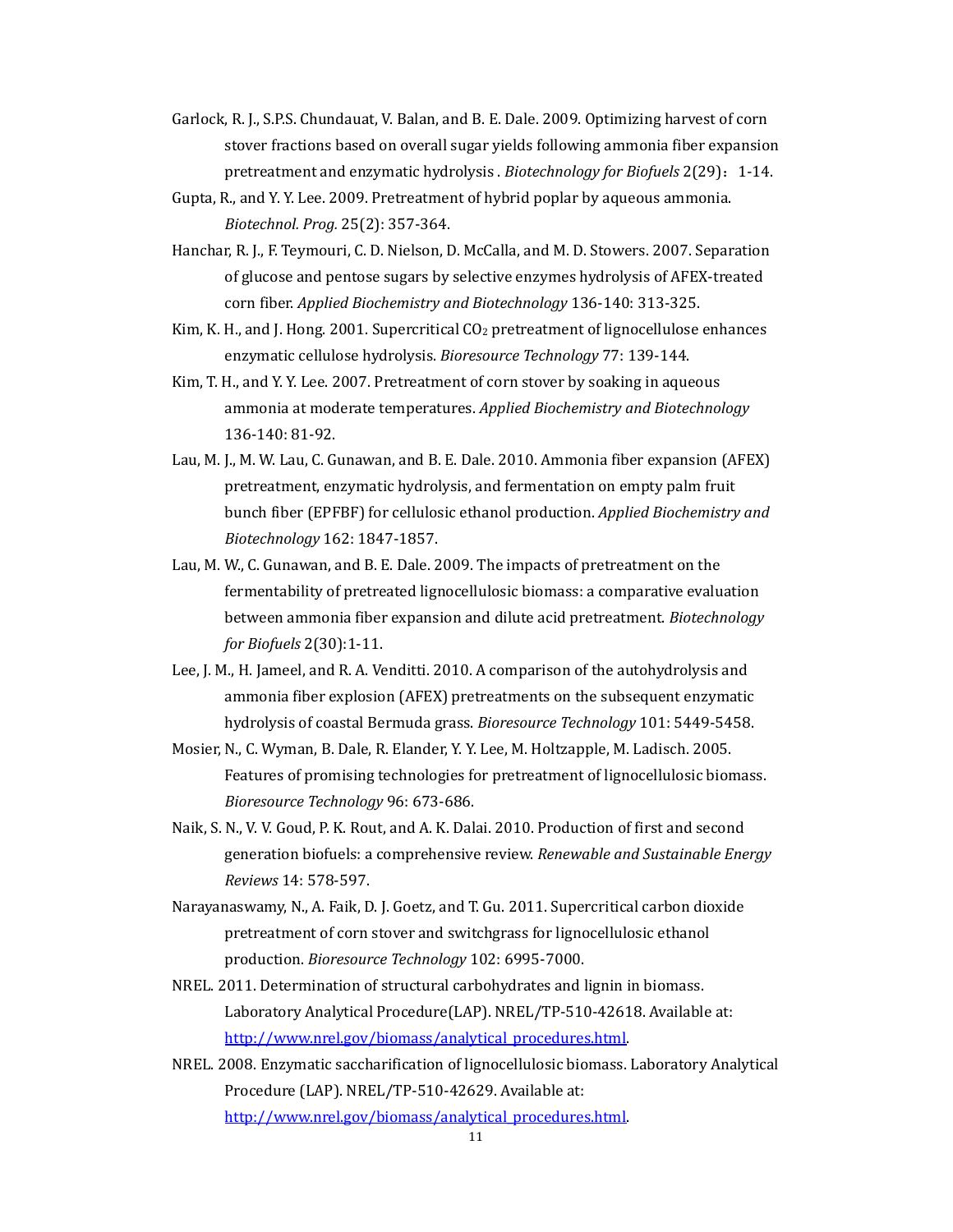- Screenath, H. K., R. G. Koegel, A. B. Moldes, T. W. Jeffreies, and R. J. Straub. 1999. Enzymatic saccharification of alfalfa fibre after liquid hot water pretreatment. *Process Biochemistry* 35: 33‐41.
- Sims, R.E.H., W. Mabee, J. N. Saddler, and M. Taylor. 2010. An overview of second generation biofuel technologies. *Bioresource Technology* 101: 1570-1580.
- Srinivasan, N., and L-K. Ju. 2010. Pretreatment of guayule biomass using supercritical carbon dioxide-based method. *Bioresource Technology* 101: 9785-9791.
- Teymouri, F., L. Laureano-Pérez, H. Alizadeh, and B. E. Dale. 2004. Ammonia fiber explosion treatment of corn stover. *Applied Biochemistry and Biotechnology* 113‐116: 951‐963.
- Teymouri, F., L. Laureano-Pérez, H. Alizadeh, and B. E. Dale. 2005. Optimization of the ammonia fiber explosion (AFEX) treatment parameters for enzymatic hydrolysis of corn stover. *Bioresource Technology* 96: 2014-2018.
- Wan, C., and Y. Li. 2011. Effect of hot water extraction and liquid hot water pretreatment on the fungal degradation of biomass feedstocks. *Bioresource Technology* 102: 9788‐9793.
- Wang, W., T. Yuan, K. Wang, B. Cui, and Y. Dai. 2012. Combination of biological pretreatment with liquid hot water pretreatment to enhance enzymatic hydrolysis of Popilus tomentosa. *Bioresource Technology* 107: 282-286.
- Yoo, C. G., N. P. Nghiem, K. B. Hicks, and T. H. Kim. 2011. Pretreatment of corn stover using low-moisture anhydrous ammonia (LMAA) process. *Bioresource Technology* 102: 10028‐10034.
- Yourchisin, D. M., and G.P.V. Walsum. 2004. Comparison of microbial inhibition and enzymatic hydrolysis rates of liquid and solid fractions produced from pretreatment of biomass with carbonic acid and liquid hot water. *Applied Biochemistry and Biotechnology* 113‐116: 1073‐1086.
- Zhang, B., A. Shahbazi, and L. Wang. 2011. Hot-water pretreatment of cattails for extraction of cellulose. *J Ind Microbiol Biotechnol* 38: 819-824.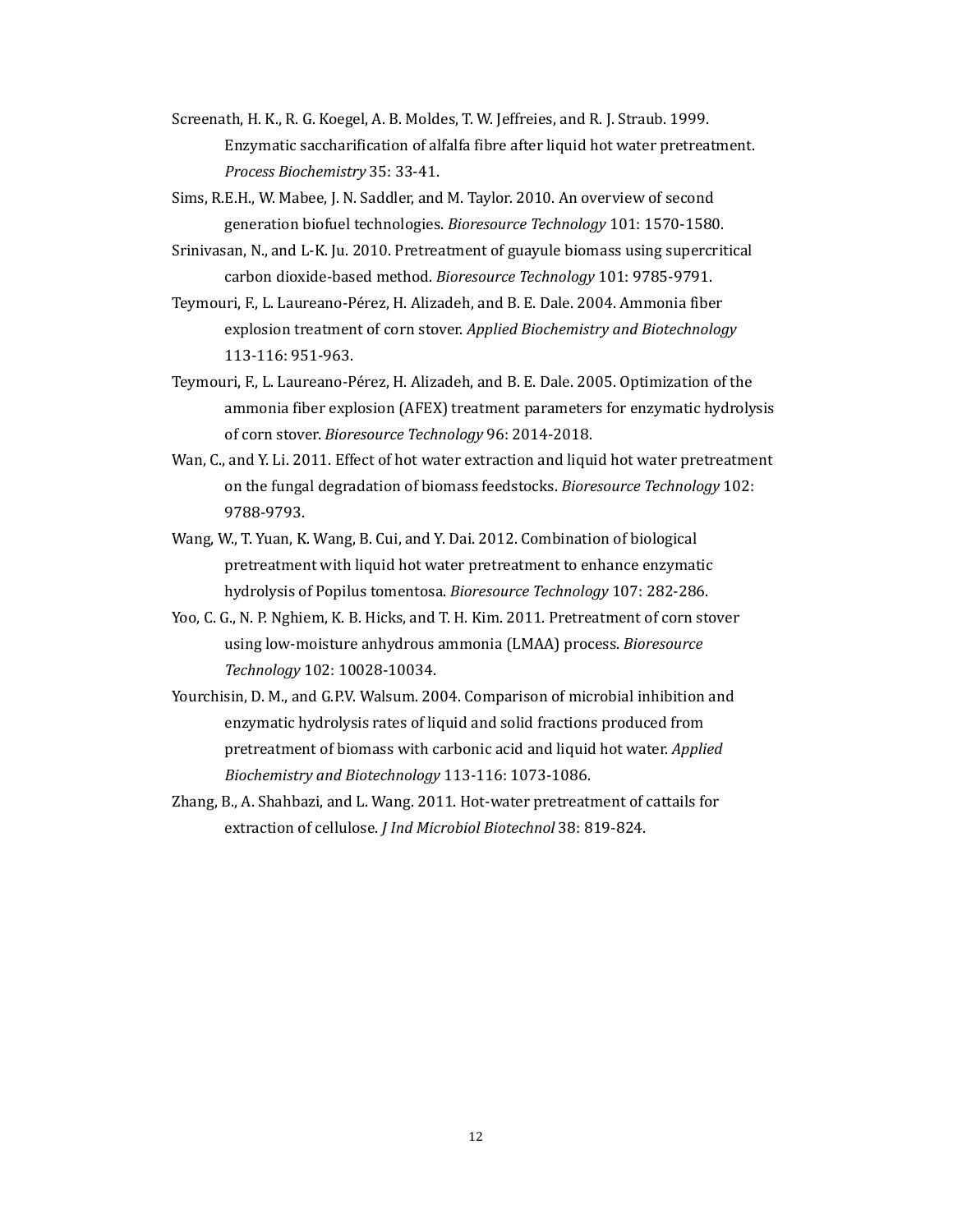| Treatment      | Moisture Content (wb %) | Time (h) | Temperature (°C) | Particle size (mm) |
|----------------|-------------------------|----------|------------------|--------------------|
| 1              | 20                      | 24       | $20\,$           | < 0.9              |
| $\overline{c}$ | 20                      | 24       | 20               | >2.0               |
| 3              | 20                      | 24       | 130              | < 0.9              |
| $\overline{4}$ | 20                      | 24       | 130              | >2.0               |
| 5              | 20                      | 144      | 20               | < 0.9              |
| 6              | 20                      | 144      | $20\,$           | >2.0               |
| 7              | 20                      | 144      | 130              | < 0.9              |
| 8              | 20                      | 144      | 130              | >2.0               |
| 9              | 80                      | 24       | 20               | < 0.9              |
| 10             | 80                      | 24       | $20\,$           | >2.0               |
| 11             | 80                      | 24       | 130              | < 0.9              |
| 12             | 80                      | 24       | 130              | >2.0               |
| 13             | 80                      | 144      | 20               | < 0.9              |
| 14             | 80                      | 144      | 20               | >2.0               |
| 15             | 80                      | 144      | 130              | < 0.9              |
| 16             | 80                      | 144      | 130              | >2.0               |
| CP             | 50                      | 72       | 75               | $0.9 - 2.0$        |

**Table 1. Experimental design.\***

\*CP denotes center point of the design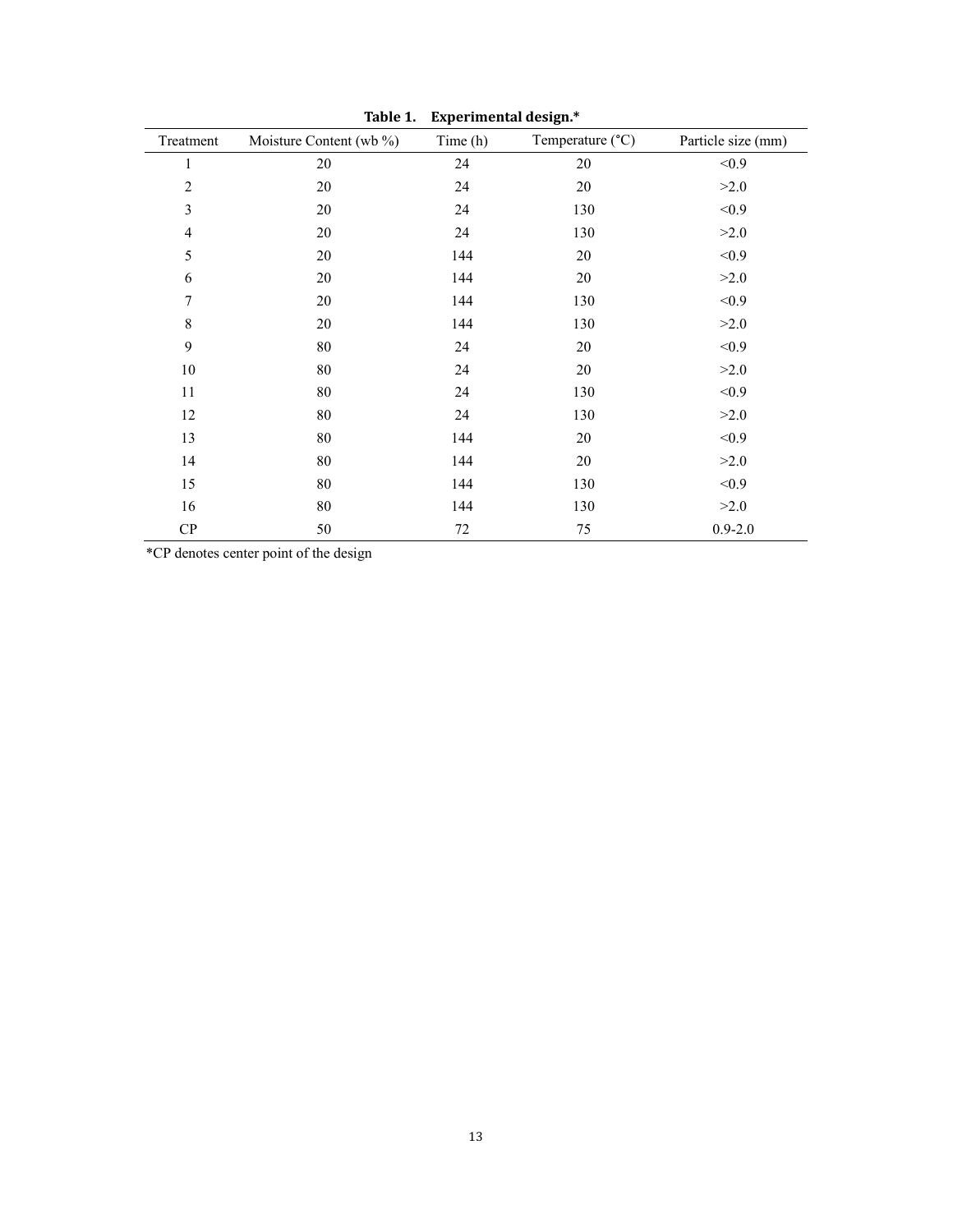| factor                 | levels | lignin (%)    | AIL (%)        | ASL (%)      | glucan (%)     | xylan (%)      | galactan (%) | arabinose (%) | mannan (%)  | ash (%)     |
|------------------------|--------|---------------|----------------|--------------|----------------|----------------|--------------|---------------|-------------|-------------|
| Temperature (°C)       | 20     | 20.86a (0.73) | 16.86a (0.74)  | 3.99a(0.44)  | 35.73a (2.97)  | 21.35a (2.96)  | 0.67a(0.34)  | 3.7a(0.47)    | 0.05a(0.05) | 1.67a(0.69) |
|                        | 75     | 21.2ab (0.26) | 16.23a (0.48)  | 4.97b (0.74) | 38.89a (2.75)  | 25.59b (3.07)  | 0.55a(0.06)  | 4.31a(0.64)   | 0.02b(0.01) | 1.96ab(0.3) |
|                        | 130    | 21.36b(0.8)   | 17.83b (0.87)  | 3.54c(0.57)  | 37.08a (2.86)  | 22.47ab (1.77) | 0.83a(0.4)   | 3.88a(0.53)   | 0.04b(0.02) | 2.2b(0.55)  |
| Time (h)               | 24     | 20.89a (0.95) | 17.27a (1.28)  | 3.62a(0.58)  | 35.38a (3.25)  | 21.89a (2.93)  | 0.75a(0.41)  | 3.75a(0.64)   | 0.05a(0.05) | 1.94a(0.69) |
|                        | 96     | 21.2ab (0.26) | 16.23a (0.48)  | 4.97b (0.74) | 38.89ab (2.75) | 25.59b (3.07)  | 0.55a(0.06)  | 4.31a (0.64)  | 0.02b(0.01) | 1.96a(0.3)  |
|                        | 168    | 21.33b (0.55) | 17.42a (0.72)  | 3.91a(0.5)   | 37.43b (2.26)  | 21.92ab (2)    | 0.75a(0.34)  | 3.83a(0.32)   | 0.04b(0.02) | 1.93a(0.66) |
| Moisture Content (wb%) | 20     | 21.12a (0.95) | 17.32a (1.08)  | 3.8a(0.45)   | 35.54a (2.76)  | 22.02ab (2.66) | 0.82a(0.45)  | 3.88a(0.62)   | 0.06a(0.04) | 1.79a(0.65) |
|                        | 50     | 21.2a (0.26)  | 16.23a (0.48)  | 4.97b (0.74) | 38.89a (2.75)  | 25.59a (3.07)  | 0.55a(0.06)  | 4.31a(0.64)   | 0.02b(0.01) | 1.96a(0.3)  |
|                        | 80     | 21.1a(0.64)   | 17.36a (0.81)  | 3.73a(0.65)  | 37.27a (2.95)  | 21.79b (2.33)  | 0.69a(0.27)  | 3.7a(0.35)    | 0.03b(0.02) | 2.08a(0.68) |
| Size                   | S      | 21.31a (0.92) | 17.56a (1.12)  | 3.75a(0.6)   | 35.6a (2.77)   | 20.67a (2.38)  | 0.79a(0.36)  | 3.65a(0.46)   | 0.04a(0.04) | 2.32a(0.59) |
|                        | M      | 21.2a (0.26)  | 16.23b (0.48)  | 4.97b (0.74) | 38.89a (2.75)  | 25.59b (3.07)  | 0.55a(0.06)  | 4.31a(0.64)   | 0.02b(0.01) | 1.96ab(0.3) |
|                        |        | 20.91a (0.62) | 17.12ab (0.67) | 3.78a (0.51) | 37.21a (2.98)  | 23.14b (1.91)  | 0.71a(0.39)  | 3.94a(0.52)   | 0.04a(0.03) | 1.56b(0.51) |

**Table 2. Main effects on resulting compositional analysis. \***

\* Similar letters after means in each level of the main factor indicates insignificant difference at α=0.05, LSD, for that dependent variable. Values in parentheses are standard deviation. S denotes size less than 0.9 mm, M denotes size between 0.9-2.0 mm, while L denotes size larger than 2.0 mm. AIL = Acid Insoluble Lignin, ASL = Acid Soluble Lignin.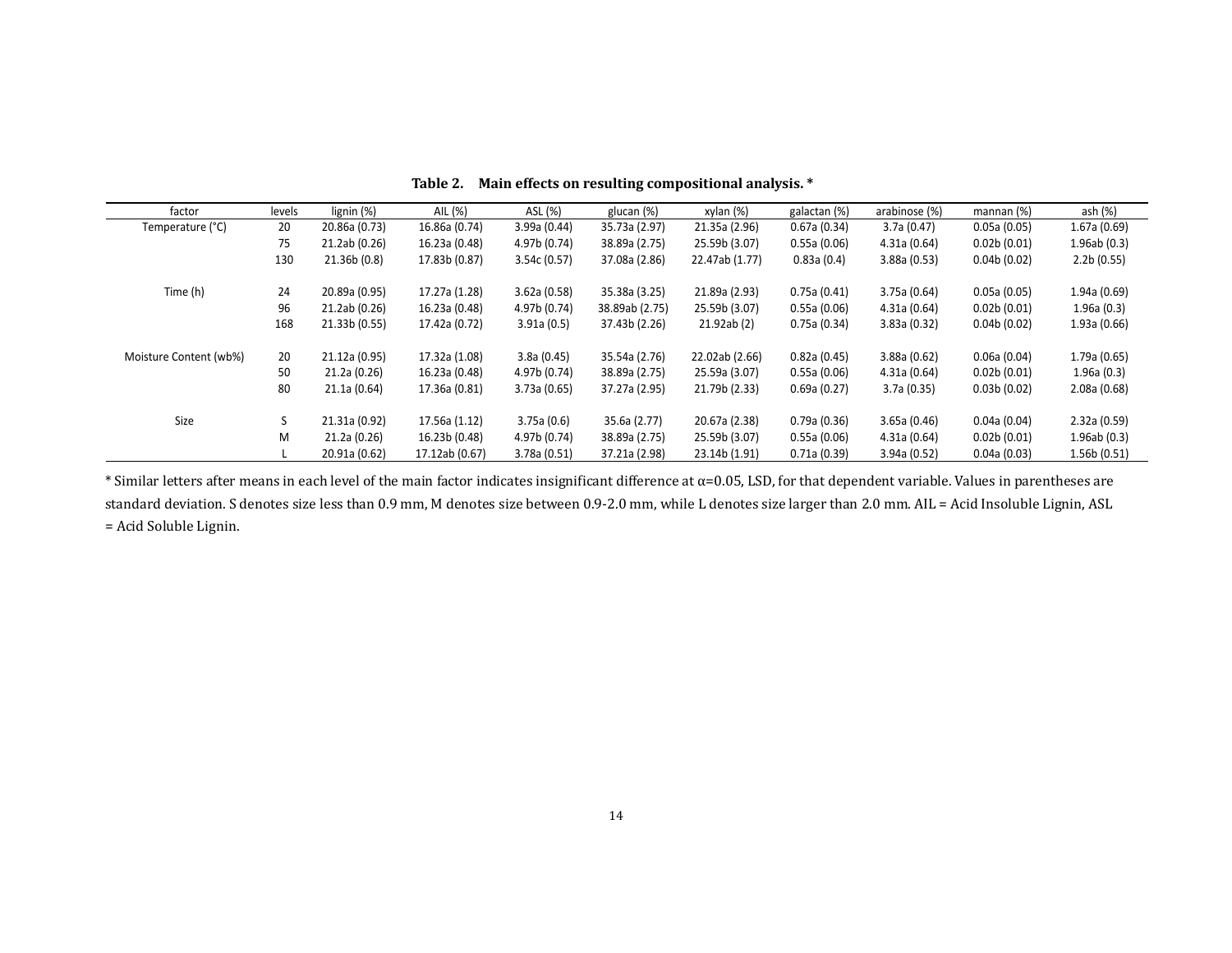| factor            | lignin (%) | AIL (%) | ASL (%) | glucan (%) | xylan (%) | galactan (%) | arabinose (%) | mannan $(%)$ | ash (%) |
|-------------------|------------|---------|---------|------------|-----------|--------------|---------------|--------------|---------|
| Temp              | 0.004      | 0.004   | 0.029   | 0.160      | 0.188     | 0.120        | 0.245         | 0.014        | 0.004   |
| Time              | 0.978      | 0.612   | 0.150   | 0.038      | 0.967     | 0.955        | 0.580         | 0.003        | 0.978   |
| МC                | 0.089      | 0.885   | 0.738   | 0.075      | 0.788     | 0.193        | 0.239         | < .0001      | 0.089   |
| Size              | < .0001    | 0.150   | 0.865   | 0.097      | 0.008     | 0.418        | 0.072         | 0.807        | < .0001 |
| Temp*Time         | 0.437      | 0.793   | 0.772   | 0.546      | 0.283     | 0.618        | 0.010         | < .0001      | 0.437   |
| Temp*MC           | 0.285      | 0.110   | 0.065   | 0.426      | 0.466     | 0.672        | 0.036         | < .0001      | 0.285   |
| Temp*Size         | 0.922      | 0.282   | 0.678   | 0.205      | 0.190     | 0.056        | 0.927         | 1.000        | 0.922   |
| Time*MC           | 0.083      | 0.244   | 0.240   | 0.178      | 0.308     | 0.426        | 0.765         | 0.000        | 0.083   |
| Time*Size         | 0.377      | 0.410   | 0.753   | 0.722      | 0.507     | 0.003        | 0.053         | 0.807        | 0.377   |
| MC*Size           | 0.507      | 0.946   | 0.423   | 0.714      | 0.308     | 0.236        | 0.233         | 0.807        | 0.507   |
| Temp*Time*MC      | 0.097      | 0.219   | 0.975   | 0.073      | 0.344     | 0.077        | 0.188         | 0.005        | 0.097   |
| Temp*Time*Size    | 0.272      | 0.939   | 0.865   | 0.407      | 0.457     | 0.358        | 0.552         | 0.155        | 0.272   |
| Temp*MC*Size      | 0.070      | 0.361   | 0.738   | 0.836      | 0.650     | 0.015        | 0.765         | 0.335        | 0.070   |
| Time*MC*Size      | 0.512      | 0.852   | 0.701   | 0.315      | 0.635     | 0.654        | 0.510         | 0.100        | 0.512   |
| Temp*Time*MC*Size | 0.806      | 0.340   | 0.356   | 0.956      | 0.502     | 0.100        | 0.685         | 0.064        | 0.806   |

**Table 3. Interaction effects on resulting compositional analysis (p‐values). \***

\* Temp = Temperature, MC = Moisture Content, AIL = Acid Insoluble Lignin, ASL = Acid Soluble Lignin.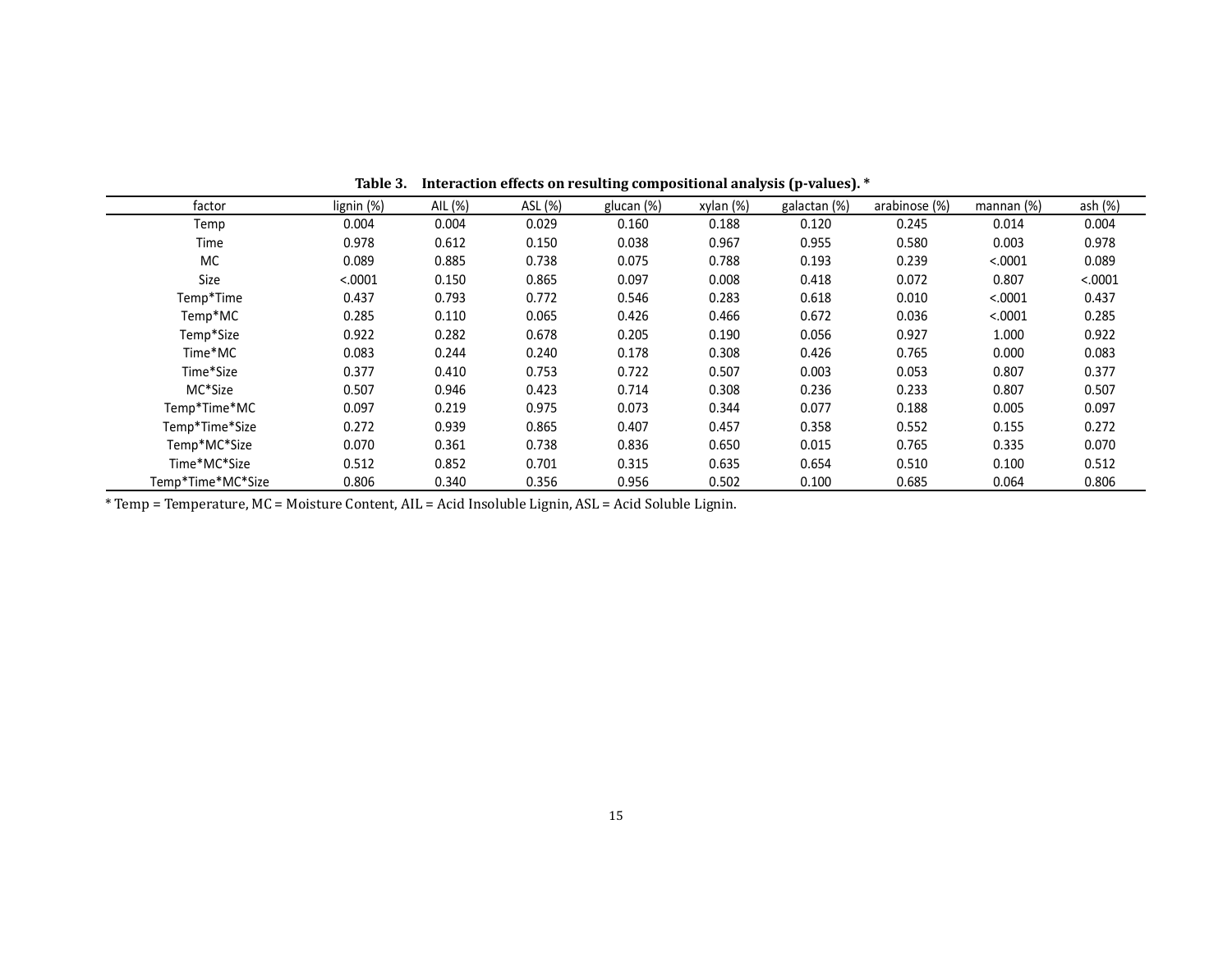| Treatment      | Lignin (%) | AIL (%)  | ASL (%)             | Glucan (%) | Xylan (%)           | Galactan (%)        | Arabinose (%)     | Mannan (%)         | Ash (%)    |
|----------------|------------|----------|---------------------|------------|---------------------|---------------------|-------------------|--------------------|------------|
| 1              | 20.01de    | 16.01d   | $4.00a-c$           | 30.035c    | 16.365c             | 0.47c               | 2.895c            | 0.13a              | $2.225a-d$ |
| $\overline{2}$ | 19.78e     | 16.22cd  | 3.56 <sub>bc</sub>  | 34.435bc   | 23.34ab             | 1.195ab             | 3.685bc           | 0.12a              | 0.57e      |
| 3              | 21.46а-с   | 17.86a-c | 3.6 <sub>b</sub> c  | 36.685ab   | 20.61bc             | 0.55c               | 3.51bc            | 0.03 <sub>cd</sub> | $2.345a-c$ |
| 4              | 21.02b-e   | 16.88b-d | 4.135а-с            | 38.795ab   | 23.19ab             | 0.56c               | 3.7bc             | 0.025cd            | 1.805cd    |
| 5              | 20.99b-e   | 17.03b-d | $3.955a-c$          | 36ab       | 21.11a-c            | 0.785bc             | 3.945b            | 0.03 <sub>cd</sub> | 2.195a-d   |
| 6              | 20.94с-е   | 17.09a-d | $3.845a-c$          | 37.51ab    | 23.8ab              | 0.585c              | 3.975b            | $0.035b-d$         | 1.475с-е   |
|                | $21.31a-c$ | 16.76b-d | 4.54ab              | 34.6а-с    | 20.12 <sub>bc</sub> | 0.645bc             | 3.92 <sub>b</sub> | 0.01d              | $1.47c-e$  |
| 8              | $21.36a-c$ | 16.99b-d | 4.36ab              | 37.81ab    | 22.25ab             | 0.585c              | 3.995b            | 0.025cd            | 1.285de    |
| 9              | 22.465a    | 18.775a  | 3.685bc             | 35.145а-с  | 22.49ab             | 0.895 <sub>bc</sub> | 3.955b            | $0.035b-d$         | $2.19a-d$  |
| 10             | $21.12b-d$ | 17.27a-d | $3.845a-c$          | 35.865ab   | 24.09ab             | 0.54c               | 4.92a             | 0.03 <sub>cd</sub> | 1.615cd    |
| 11             | 20.79с-е   | 17.78a-c | 3.005c              | 37.1ab     | 22.04ab             | 0.56c               | 3.46              | 0.015d             | 2.795ab    |
| 12             | 20.47с-е   | 17.33a-d | 3.135c              | 34.97а-с   | 23.01ab             | 1.22ab              | 3.885b            | $0.035b-d$         | $1.955b-d$ |
| 13             | 22.19ab    | 18.375ab | $3.815a-c$          | 37.09ab    | 21.45ab             | 1.52a               | 3.8 <sub>b</sub>  | 0.03 <sub>cd</sub> | $2.295a-c$ |
| 14             | 21.46а-с   | 17.78a-c | 3.7 <sub>bc</sub>   | 38.235ab   | 23.52ab             | 0.55c               | 3.89b             | 0.05 <sub>bc</sub> | 1.805cd    |
| 15             | 21.29a-c   | 17.89a-c | 3.405 <sub>bc</sub> | 38.175ab   | 21.19a-c            | 0.91 <sub>bc</sub>  | 3.72bc            | 0.065b             | 3.005a     |
| 16             | $21.11b-d$ | 17.41a-d | 3.695 <sub>bc</sub> | 40.045a    | 21.97ab             | 0.455c              | 3.43bc            | $0.035b-d$         | 1.96b-d    |
| СP             | $21.2b-d$  | 16.23cd  | 4.97a               | 38.895ab   | 25.59a              | 0.55c               | 4.31ab            | 0.015d             | 1.955b-d   |

**Table 4. Treatment effects on resulting compositional analysis. \***

\*Similar letter after means in each treatment indicates insignificant difference at  $\alpha$  = 0.05, LSD, for the dependent variable. <code>CP</code> denotes center point in this study.  $\text{AIL} = \text{Acid}$  Insoluble <code>Lignin,</code>  $\text{ASL} = \text{Acid}$  Soluble <code>Lignin.</code>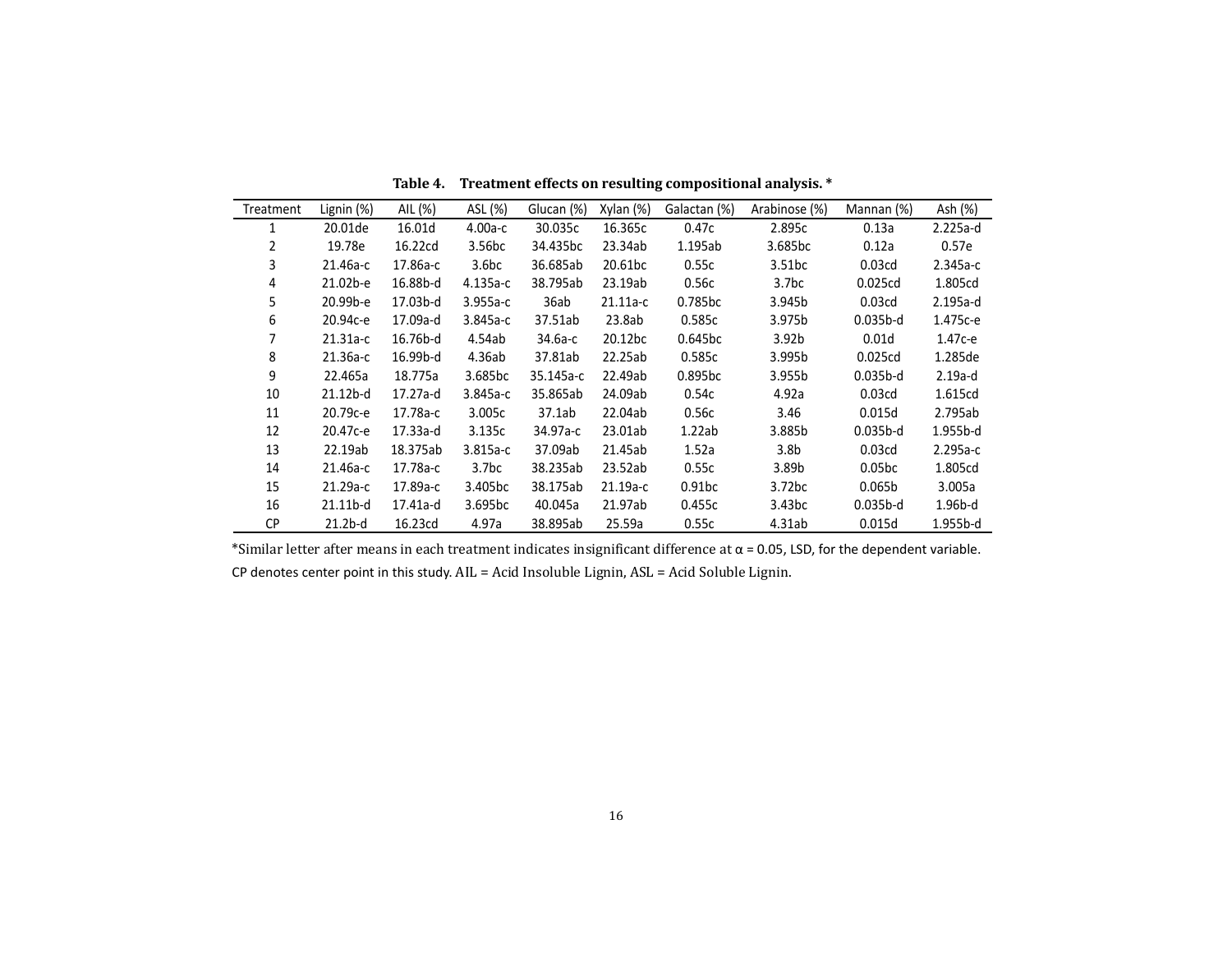| factor               | levels | digestibility (%) |
|----------------------|--------|-------------------|
| Temperature (°C)     | 20     | 47.76 (16.11)     |
|                      | 75     | $56.07(-)$        |
|                      | 130    | 51.02 (9.56)      |
|                      |        |                   |
| Time (h)             | 24     | 53.14 (13.83)     |
|                      | 96     | $56.07$ (-)       |
|                      | 168    | 45.65 (11.55)     |
|                      |        |                   |
| Moisture Content (%) | 20     | 57.51 (8.47)      |
|                      | 50     | $56.07(-)$        |
|                      | 80     | 41.28 (11.60)     |
|                      |        |                   |
| Size                 | S      | 47.02 (14.80)     |
|                      | м      | $56.07(-)$        |
|                      |        | 51.77 (11.17)     |

**Table 5. Main effects on enzymatic digestibility results (at t=144 h).**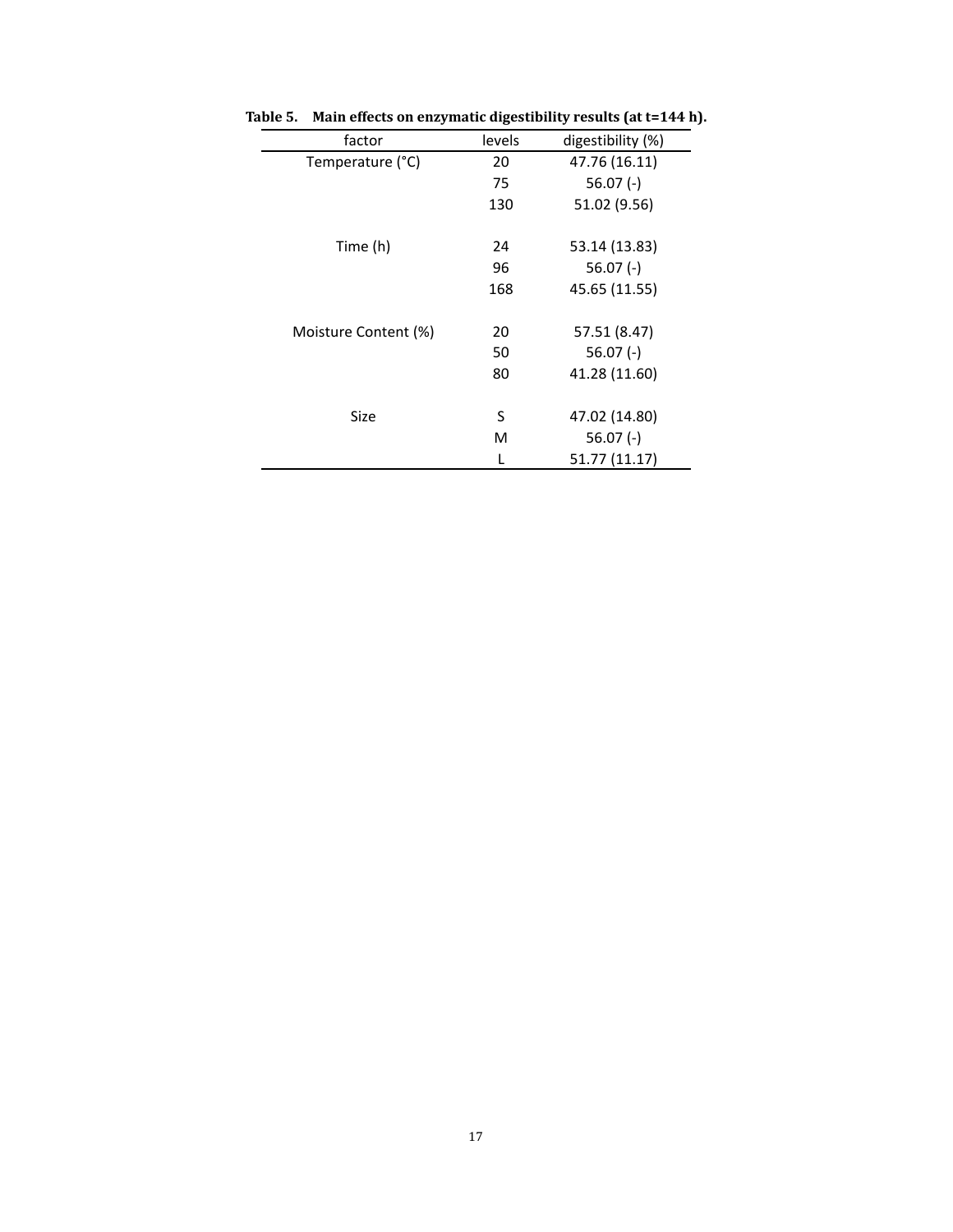

**Figure 1. Ammoniation reactor.**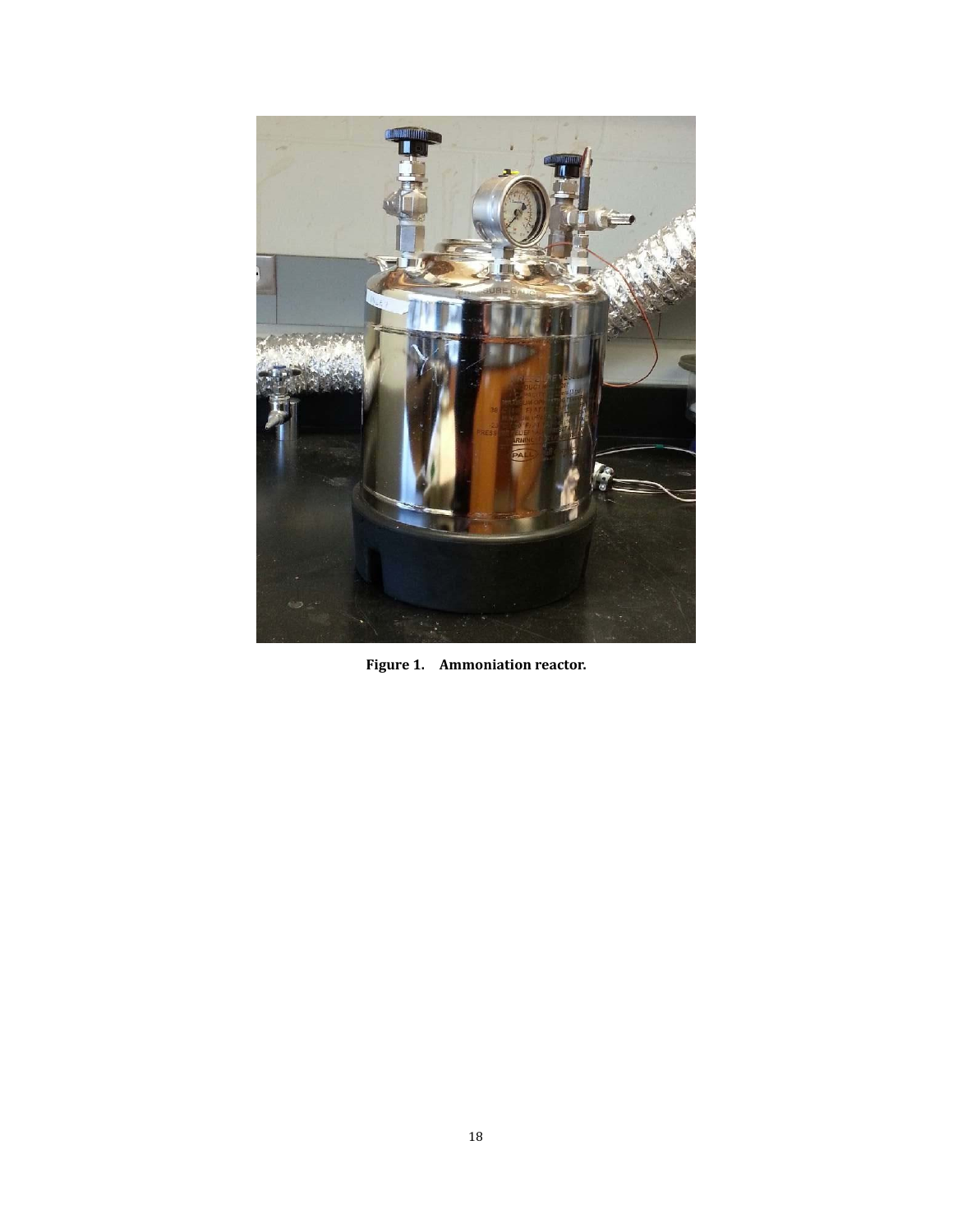

**Figure 2. Enzymatic digestibility results for all treatments. Trt denotes treatment; CP denotes center point.**